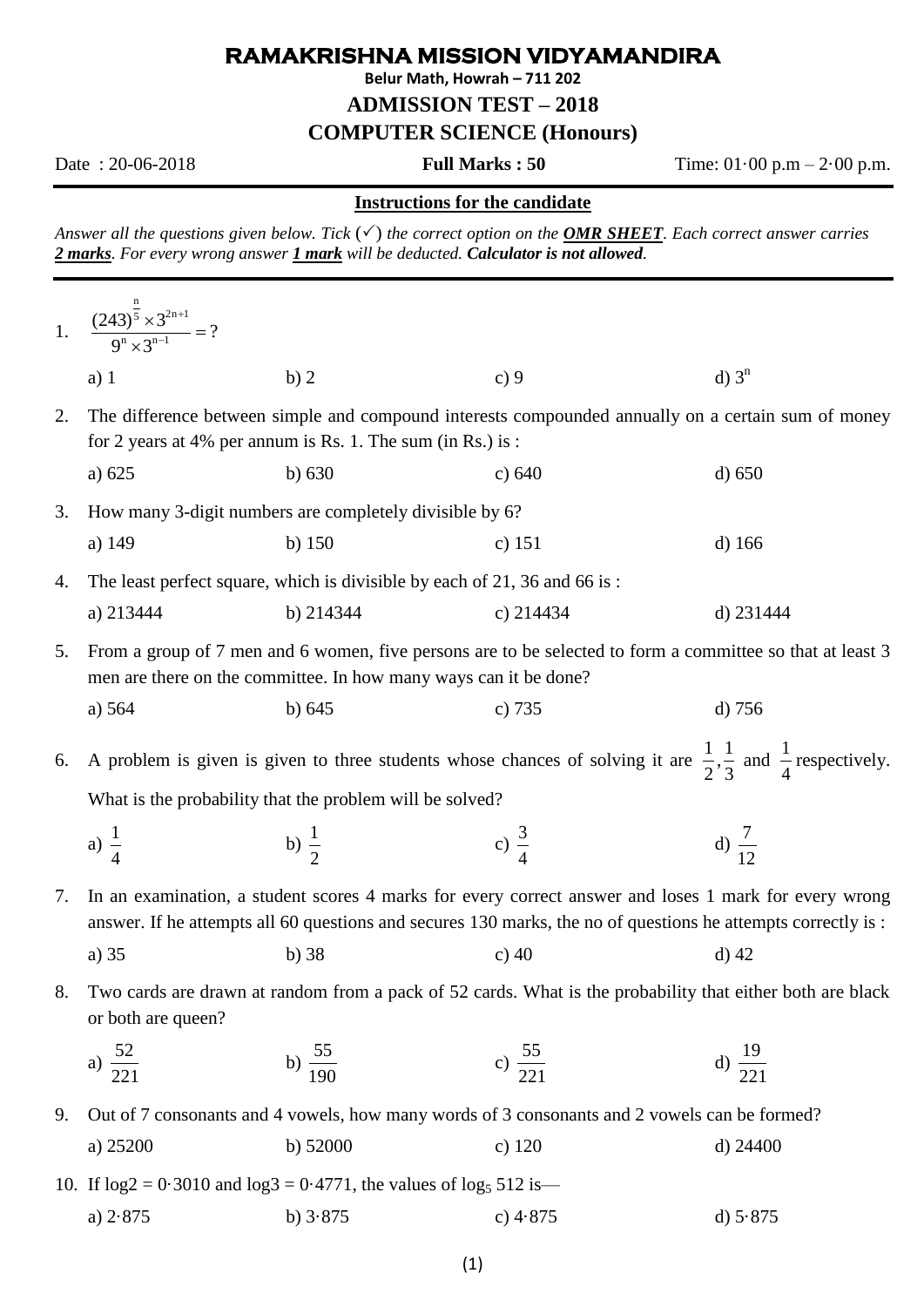| 11. $\lim_{x \to \pi} \frac{\sin 3x}{\sin 2x} = ?$                                                                                                                                                                                                                                                                                                   |                                                                                                                     |                                                                                                            |                                               |  |  |  |
|------------------------------------------------------------------------------------------------------------------------------------------------------------------------------------------------------------------------------------------------------------------------------------------------------------------------------------------------------|---------------------------------------------------------------------------------------------------------------------|------------------------------------------------------------------------------------------------------------|-----------------------------------------------|--|--|--|
| a)0                                                                                                                                                                                                                                                                                                                                                  | $b)$ 1                                                                                                              | $c$ ) $-1$                                                                                                 | d) $-1.5$                                     |  |  |  |
| 12. Find $\frac{dy}{dx}$ , if $y = \tan^{-1} \frac{\sqrt{1 + \sin x} - \sqrt{1 - \sin x}}{\sqrt{1 + \sin x} + \sqrt{1 - \sin x}}$ .                                                                                                                                                                                                                  |                                                                                                                     |                                                                                                            |                                               |  |  |  |
| a) $\frac{1}{2}$                                                                                                                                                                                                                                                                                                                                     | b) $-\frac{1}{2}$                                                                                                   | c) $2$                                                                                                     | d) None of these                              |  |  |  |
| 13. If $y = a\cos(\log x) + b\sin(\log x)$ , then find $\left(x^2 \frac{d^2y}{dx^2} + x \frac{dy}{dx} + y\right)$ .                                                                                                                                                                                                                                  |                                                                                                                     |                                                                                                            |                                               |  |  |  |
| a) $a+b$                                                                                                                                                                                                                                                                                                                                             | $b) b-a$                                                                                                            | c)0                                                                                                        | d) None of these                              |  |  |  |
| 14. Find the maximum and minimum values of $a \sin x + b \cos x$ .                                                                                                                                                                                                                                                                                   |                                                                                                                     |                                                                                                            |                                               |  |  |  |
|                                                                                                                                                                                                                                                                                                                                                      | a) $(a+b)$ , $(a-b)$ b) $\sqrt{a^2+b^2}$ , $\sqrt{a^2-b^2}$ c) $\sqrt{a^2+b^2}$ , $-\sqrt{a^2+b^2}$                 |                                                                                                            | d) None of these                              |  |  |  |
| 15. Evaluate $\int_{0}^{a} \frac{dx}{a^2 + x^2}$ .                                                                                                                                                                                                                                                                                                   |                                                                                                                     |                                                                                                            |                                               |  |  |  |
| a) $\frac{\pi}{a}$                                                                                                                                                                                                                                                                                                                                   | b) $\frac{\pi}{2a}$                                                                                                 | c) $\frac{\pi}{4a}$                                                                                        | d) None of these                              |  |  |  |
| 16. $\int_{0}^{\frac{\pi}{2}} \log(\tan x) dx = ?$                                                                                                                                                                                                                                                                                                   |                                                                                                                     |                                                                                                            |                                               |  |  |  |
| a)0                                                                                                                                                                                                                                                                                                                                                  | $b)$ 1                                                                                                              | c) $\infty$                                                                                                | d) None of these                              |  |  |  |
|                                                                                                                                                                                                                                                                                                                                                      | 17. A value of $\theta$ for which $\frac{2+3i\sin\theta}{1-i\sin\theta}$ is purely imaginary is<br>$1-2i\sin\theta$ |                                                                                                            |                                               |  |  |  |
| a) $\sin^{-1}\left(\frac{1}{\sqrt{3}}\right)$                                                                                                                                                                                                                                                                                                        | b) $\frac{\pi}{3}$                                                                                                  | c) $\frac{\pi}{6}$                                                                                         | d) $\sin^{-1}\left(\frac{\sqrt{3}}{4}\right)$ |  |  |  |
| 18. A man X has 7 friends, 4 of them are ladies and 3 are men. His wife Y also has 7 friends, 3 of them are<br>ladies and 4 are men. Assume X and Y have no common friends. Then the total number of ways in which<br>X and Y together can throw a party inviting 3 ladies and 3 men, so that 3 friends of each of X and Y are in<br>this party is : |                                                                                                                     |                                                                                                            |                                               |  |  |  |
| a) 484                                                                                                                                                                                                                                                                                                                                               | $b)$ 485                                                                                                            | c) 468                                                                                                     | $d)$ 469                                      |  |  |  |
| 19. A, I, P, V, A, E, ?                                                                                                                                                                                                                                                                                                                              |                                                                                                                     |                                                                                                            |                                               |  |  |  |
| a) E                                                                                                                                                                                                                                                                                                                                                 | b) F                                                                                                                | $c)$ G                                                                                                     | $d)$ H                                        |  |  |  |
|                                                                                                                                                                                                                                                                                                                                                      |                                                                                                                     | 20. If in a certain language, 943 is coded as BED and 12448 is coded as SWEET, how is 492311 coded in that |                                               |  |  |  |

language?

a) EBWDSS b) TSWBDD c) DSWTEE d) None of these